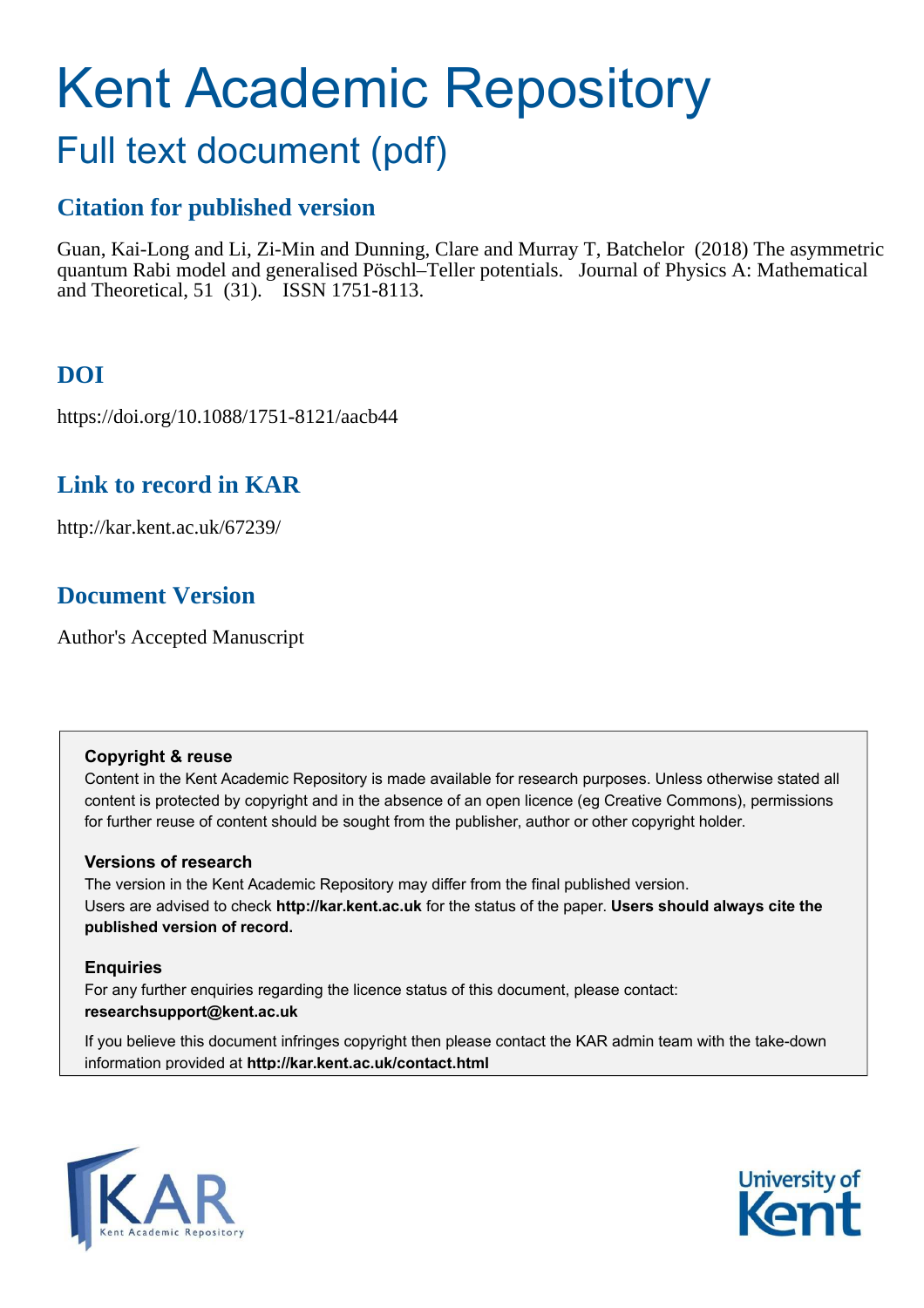## The asymmetric quantum Rabi model and generalised Pöschl-Teller potentials

Kai-Long Guan $^1$ , Zi-Min Li $^2$ , Clare Dunning $^3$  and Murray T  $Batchelor<sup>1,2,4</sup>$ 

<sup>1</sup>Centre for Modern Physics, Chongqing University, Chongqing 400044, China <sup>2</sup>Department of Theoretical Physics, Research School of Physics and Engineering, Australian National University, Canberra, ACT 2601, Australia <sup>3</sup>School of Mathematics, Statistics and Actuarial Science, University of Kent, Canterbury CT2 7NZ, UK <sup>4</sup>Mathematical Sciences Institute, Australian National University, Canberra ACT 2601, Australia

E-mail: batchelor@cqu.edu.cn

Abstract. Starting with the Gaudin-like Bethe ansatz equations associated with the quasi-exactly solved (QES) exceptional points of the asymmetric quantum Rabi model  $(AQRM)$  a spectral equivalence is established with  $QES$  hyperbolic Schrödinger potentials on the line. This leads to particular QES Pöschl-Teller potentials. The complete spectral equivalence is then established between the AQRM and generalised Pöschl-Teller potentials. This result extends a previous mapping between the symmetric quantum Rabi model and a QES Pöschl-Teller potential. The complete spectral equivalence between the two systems suggests that the physics of the generalised Pöschl-Teller potentials may also be explored in experimental realisations of the quantum Rabi model.

#### 1. Introduction

The quantum Rabi model [1, 2] describes the fundamental interaction between a twolevel atom and a single-mode bosonic field. There are a number of reasons for the recent growth of interest in the quantum Rabi model, from the perspectives of both mathematics and physics [3, 4]. Briefly stated, this is because experiments are now able to push into the coupling regimes beyond which the simpler Jaynes-Cummings model [2] no longer applies, with prospects for novel regimes of light-matter interactions. The analytic solution of the quantum Rabi model [5] has also inspired further interest in the analysis of this class of models.

The asymmetric version of the quantum Rabi model of interest here is a particular generalisation of the Rabi model described by the hamiltonian

$$
H = \Delta \sigma_z + \epsilon \sigma_x + \omega a^\dagger a + g \sigma_x (a^\dagger + a). \tag{1}
$$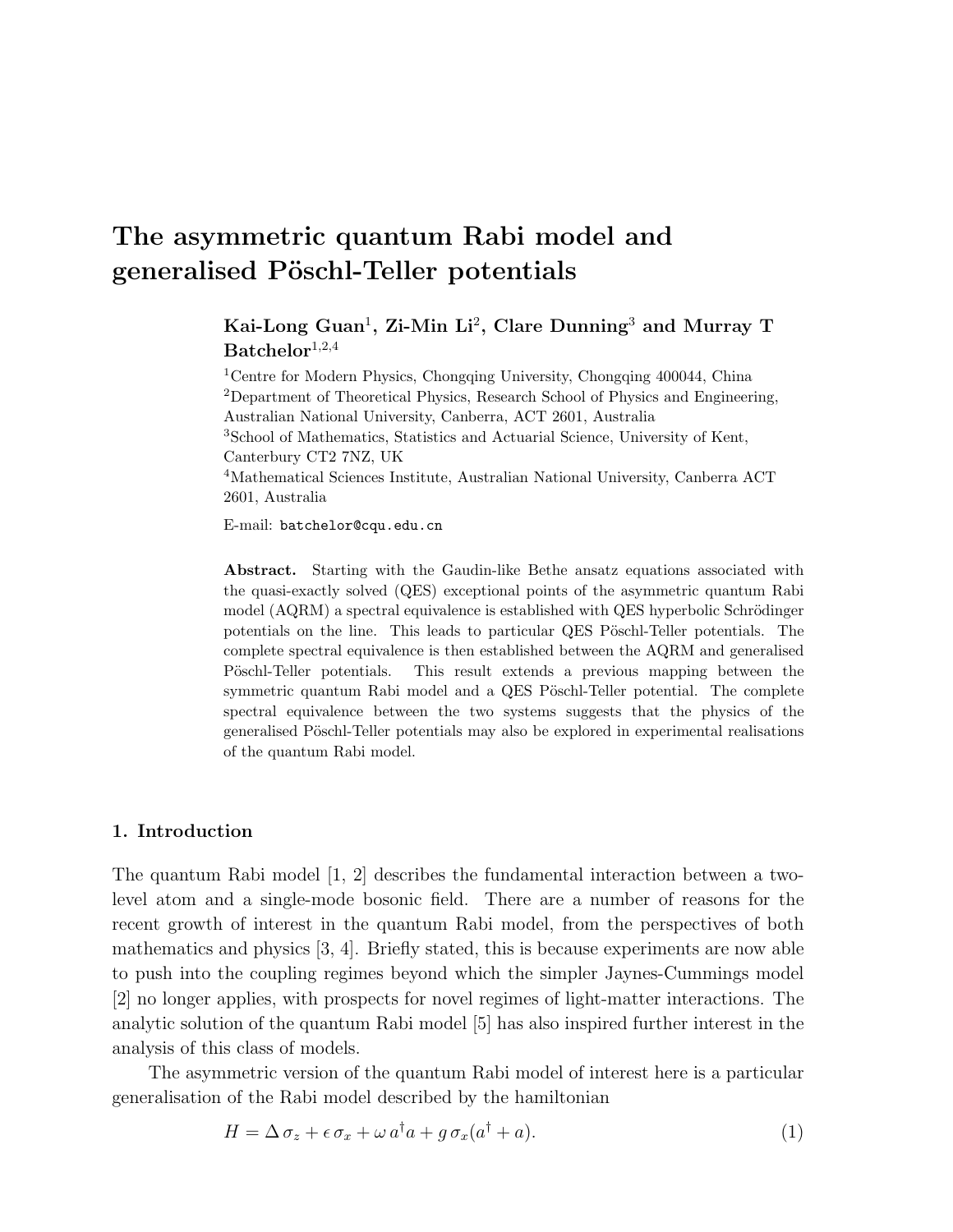Here  $\sigma_x$  and  $\sigma_z$  are Pauli matrices for a two-level system with level splitting  $\Delta$ . The single-mode bosonic field is described by the creation and destruction operators  $a^{\dagger}$  and  $a$ with  $[a, a^{\dagger}] = 1$  and frequency  $\omega$ . The interaction between the matter and light systems is via the coupling g. The additional term  $\epsilon \sigma_x$  breaks the  $Z_2$  symmetry (parity) of the Rabi model. It allows tunnelling between the two atomic states. The asymmetric version of the quantum Rabi model is relevant to the description of various hybrid mechanical systems [6, 7]. Moreover, the asymmetric quantum Rabi model (AQRM) is unitarily equivalent to the effective circuit QED hamiltonian describing a flux qubit [8]

$$
H_{\text{cQED}} = \frac{1}{2}\Omega \,\sigma_z + \omega \,a^\dagger a + g(\cos\theta \,\sigma_x - \sin\theta \,\sigma_y)(a + a^\dagger) \,,\tag{2}
$$

with  $\Delta = \frac{1}{2}\Omega \sin \theta$  and  $\epsilon = \frac{1}{2}\Omega \cos \theta$ .

The AQRM has been solved only relatively recently. There have been two approaches: (i) by mapping the problem to the Bargmann space of analytic functions [5], and (ii) by using the Bogoliubov operator method [9]. Using the former approach explicit expressions have been obtained  $[6, 10]$  for the wavefunction in terms of confluent Heun functions. Of particular relevance here is the fact that the energy spectrum of the AQRM, although possessing no parity symmetry, still includes both regular and exceptional parts. The full eigenspectrum can be determined from the analytical solution. The exceptional parts, known as Juddian isolated exact solutions [11], can be systematically found from the conditions under which the confluent Heun functions are terminated as finite polynomials [6, 12]. The eigenvalues are simply those of a shifted oscillator, however with the system parameters satisfying constraint polynomials which become increasingly complicated for higher energy levels. A significantly deep understanding of the constraint polynomials has recently been obtained, paving the way for the general proof of crossing points in the energy spectrum when  $\epsilon/\omega \in \frac{1}{2}$  $\frac{1}{2}\mathbb{Z}$ [13, 14]. These crossing points become conical intersection points when the energy surface is considered in the  $(g, \epsilon)$  parameter space [15].

Our starting point is with algebraic Bethe ansatz equations characterising the exceptional part of the eigenspectrum of the AQRM. These equations were obtained [12] following the connection made [16, 17] between the quantum Rabi model and the theory of quasi-exactly solved (QES) models. For this reason the quantum Rabi model has been called a QES model, but given there is an analytic solution for the full eigenspectrum, such a label seems not entirely appropriate [4, 18]. Nevertheless, the identification of a QES sector of the Rabi model is important. The notion of QES comes from quantum mechanics where there exist potentials for which it is possible to find a finite number of exact eigenvalues and associated eigenfunctions in a relatively simple closed algebraic form [19, 20]. In particular, there is a connection between QES Schrödinger potentials and Gaudin-like Bethe ansatz equations  $[21]$ . Here we complete this circle by establishing the explicit connection between the algebraic QES part of the eigenspectrum of the AQRM and QES hyperbolic Schrödinger potentials. In doing so, we obtain a specific QES generalisation of the well known Pöschl-Teller potential [22]. The Pöschl-Teller potential has appeared in many areas of physics, including quantum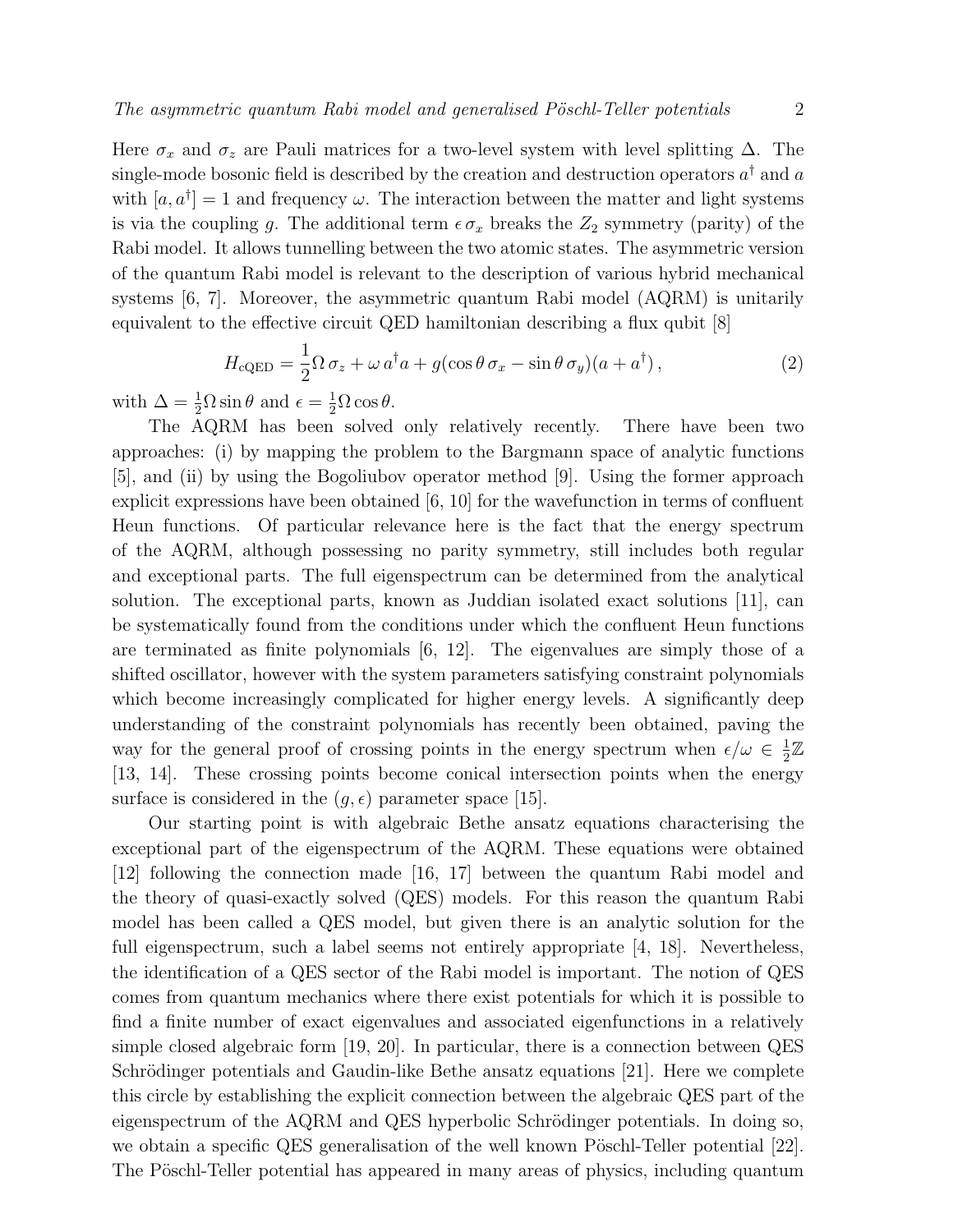many-body systems, quantum wells, black holes and optical waveguides.‡

In units of  $\hbar = 2m = 1$ , the relevant results [21] satisfying the one-dimensional Schrödinger equation

$$
-\frac{d^2\Psi(x)}{dx^2} + V(x)\Psi(x) = \mathcal{E}\Psi(x),\tag{3}
$$

are the wavefunction

$$
\Psi(x) = (\cosh x - 1)^{-(B/2 + 1/4)} (\cosh x + 1)^{-(C/2 + 1/4)} \times \exp\left(\frac{A\gamma}{4}\cosh x\right) \prod_{j=1}^{M} \left(\frac{\gamma}{2}\cosh x + v_j\right),\tag{4}
$$

with Schrödinger potential

$$
V(x; A, B, C, \gamma) = M(M - 1 - B - C + \frac{A\gamma}{2}\cosh x) + \frac{1}{4}(B + C + 1)^2
$$
  
+ 
$$
\frac{A^2\gamma^2}{16}\sinh^2 x + \frac{A\gamma}{4}(C - B) - \frac{A\gamma}{4}(B + C)\cosh x
$$
  
+ 
$$
\frac{(2B + 1)(2B + 3)}{8(\cosh x - 1)} - \frac{(2C + 1)(2C + 3)}{8(\cosh x + 1)}.
$$
 (5)

The general form of the algebraic Bethe ansatz equations is

$$
A + \frac{B}{v_j + \frac{1}{2}\gamma} + \frac{C}{v_j - \frac{1}{2}\gamma} = \sum_{k \neq j}^{M} \frac{2}{v_j - v_k},\tag{6}
$$

with

$$
\mathcal{E} = A \sum_{j=1}^{M} v_j.
$$
 (7)

The procedure for a specific hamiltonian is to identify the parameters  $A, B, C$  and  $\gamma$ from the corresponding set of Bethe ansatz equations (6), from which the wavefunction and Schrödinger potential  $V(x; A, B, C, \gamma)$  follow. In this way a spectral equivalence at the level of the QES sectors is established. For some models a complete spectral equivalence can also be established [21].

In the next section we make the explicit connection between the above results and the algebraic QES part of the AQRM. This establishes a spectral equivalence between the QES eigenvalues of the AQRM hamiltonian and the QES sector of the Schrödinger operator. This equivalence is then extended to a complete spectral equivalence between the two systems, thus providing a generalisation of the known mapping [16] between the quantum Rabi model and the QES Pöschl-Teller potential. The paper concludes with a brief discussion of the results and their implications.

#### 2. Results

We begin by collecting the relevant results [12] for the AQRM.

‡ See, e.g., [23] and references therein.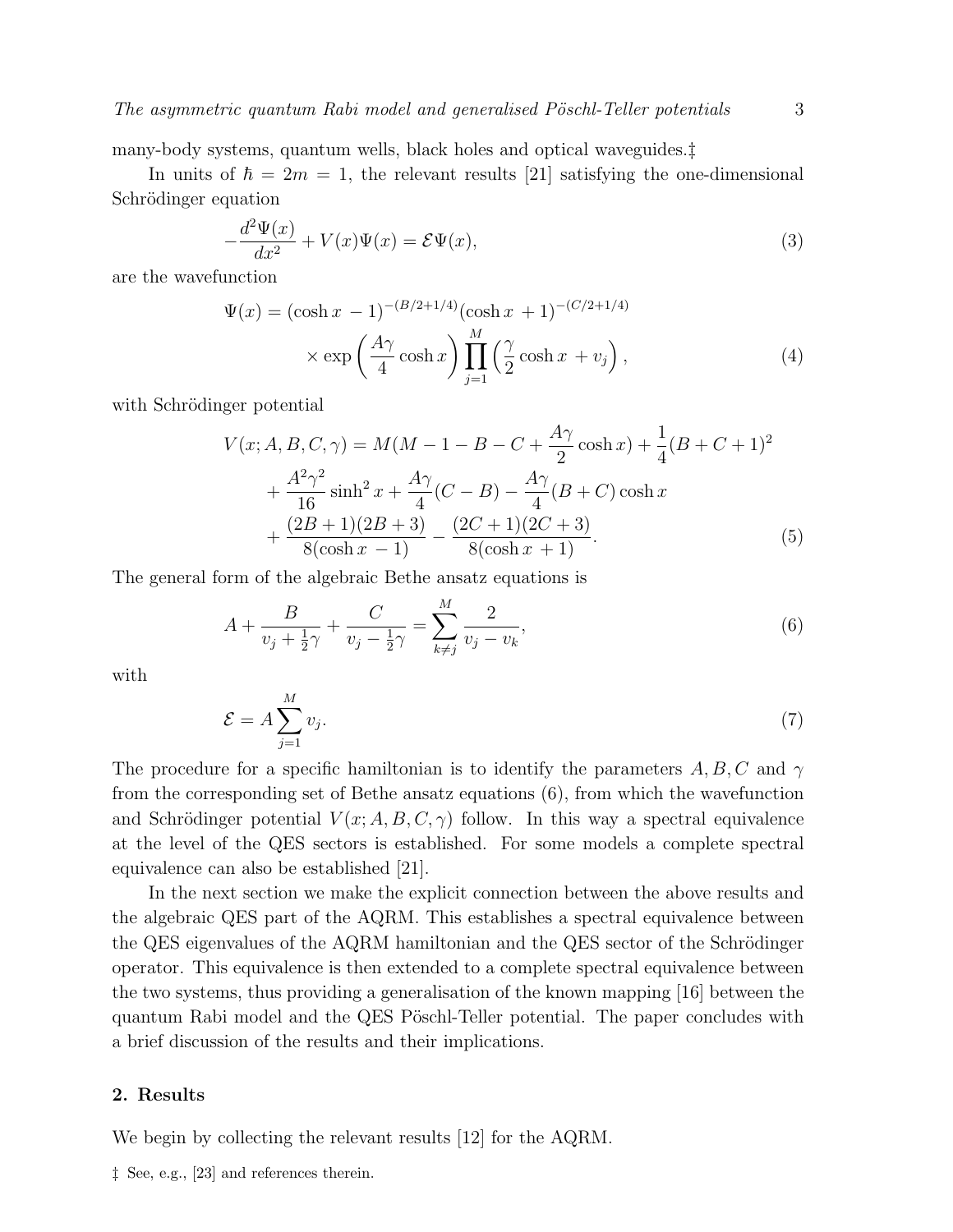#### 2.1. Algebraic equations for the asymmetric quantum Rabi model

By making use of the Bargmann realisation [24]

$$
a^{\dagger} \to z, \quad a \to \frac{d}{dz} \tag{8}
$$

the hamiltonian (1) is transformed to

$$
H = \Delta \sigma_z + \epsilon \sigma_x + \omega z \frac{d}{dz} + g \sigma_x \left( z + \frac{d}{dz} \right) . \tag{9}
$$

It then follows that in terms of the two-component wavefunction

$$
\psi(z) = \begin{pmatrix} \psi_+(z) \\ \psi_-(z) \end{pmatrix},\tag{10}
$$

the Schrödinger equation  $H\psi = E\psi$  gives rise to the pair of coupled equations

$$
(\omega z + g)\frac{d\psi_+}{dz} + (gz + \epsilon - E)\psi_+ + \Delta\psi_- = 0, \qquad (11)
$$

$$
(\omega z - g)\frac{d\psi_{-}}{dz} - (gz + \epsilon + E)\psi_{-} + \Delta\psi_{+} = 0.
$$
\n(12)

Two sets of solutions for the components  $\psi_+(z)$  and  $\psi_-(z)$  have been obtained. For the first set, the substitution  $\psi_{\pm}^1(z) = e^{-gz/\omega} \phi_{\pm}^1(z)$  leads to the coupled equations

$$
\left[ (\omega z + g) \frac{d}{dz} - \left( \frac{g^2}{\omega} + E - \epsilon \right) \right] \phi_+^1(z) = -\Delta \phi_-^1(z) \,, \tag{13}
$$

$$
\left[ (\omega z - g) \frac{d}{dz} - \left( 2gz - \frac{g^2}{\omega} + E + \epsilon \right) \right] \phi_-^1(z) = -\Delta \phi_+^1(z) \,. \tag{14}
$$

Eliminating  $\phi^1_-(z)$  gives the second order differential equation

$$
(\omega z - g)(\omega z + g)\frac{d^2\phi_+^1(z)}{d^2 z}
$$
  
+ 
$$
\left[ -2g\omega z^2 + (\omega^2 - 2g^2 - 2E\omega)z + \frac{g}{\omega}(2g^2 - \omega^2 - 2\epsilon\omega) \right] \frac{d\phi_+^1(z)}{dz}
$$
  
+ 
$$
\left[ 2g\left(\frac{g^2}{\omega} + E - \epsilon\right)z + E^2 - \Delta^2 - \epsilon^2 + \frac{2\epsilon g^2}{\omega} - \frac{g^4}{\omega^2} \right] \phi_+^1(z) = 0.
$$
 (15)

For the algebraic QES part of the eigenspectrum the wavefunction component is given in the factorised form

$$
\psi_{+}^{1}(z) = e^{-gz/\omega} \prod_{i=1}^{n} (z - z_{i}), \qquad (16)
$$

where the  $z_i$  satisfy the set of algebraic equations

$$
\sum_{j \neq i}^{n} \frac{2\omega}{z_i - z_j} = \frac{n\omega^2 + 2\epsilon\omega}{\omega z_i - g} + \frac{n\omega^2 - \omega^2}{\omega z_i + g} + 2g \tag{17}
$$

for  $i = 1, \ldots, n$ . The system parameters obey the constraint

$$
\Delta^2 + 2ng^2 + 2\omega g \sum_{i=1}^n z_i = 0.
$$
\n(18)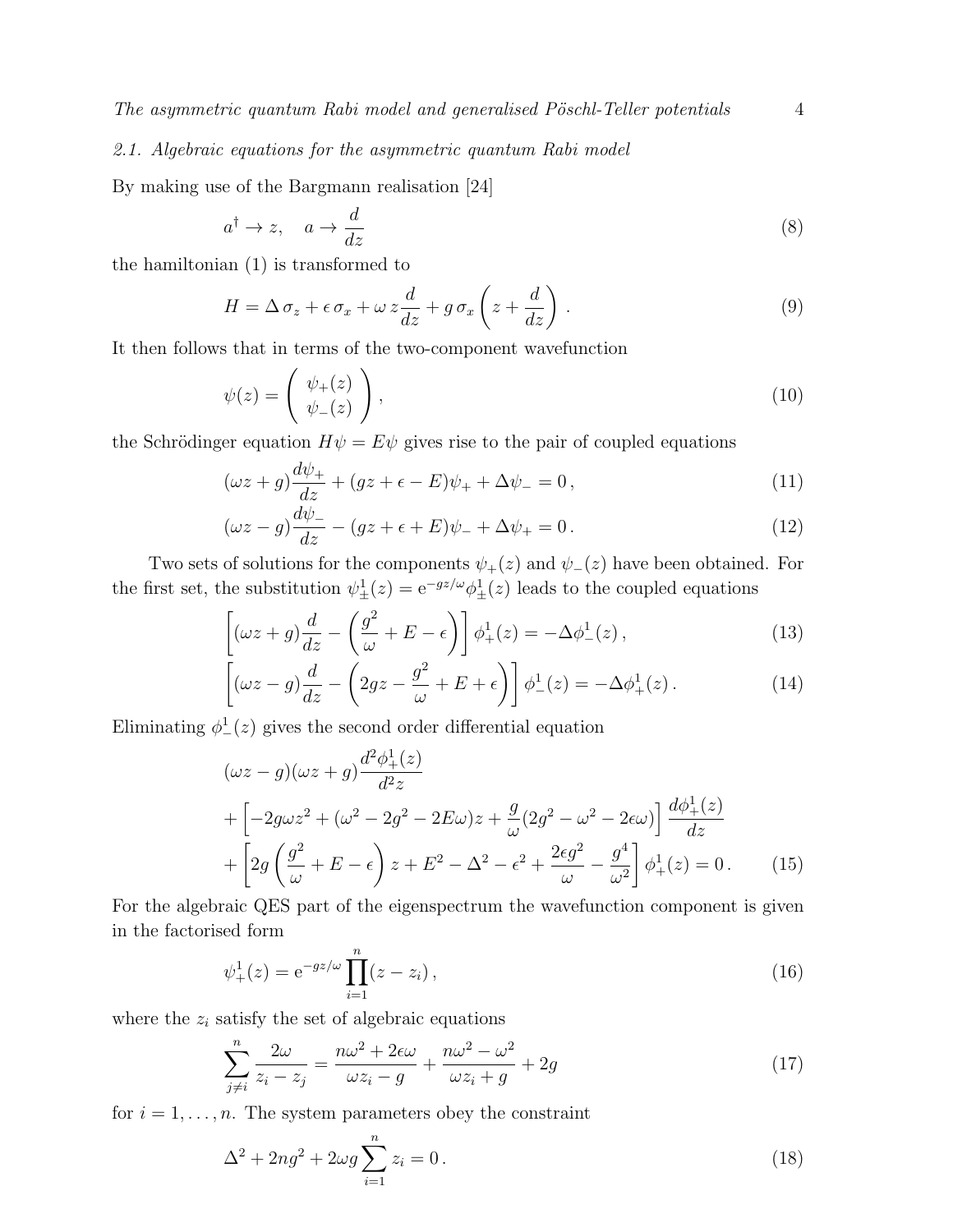$The$  asymmetric quantum Rabi model and generalised Pöschl-Teller potentials  $5$ 

The energy of these states is given by

$$
E = n\omega - \frac{g^2}{\omega} + \epsilon. \tag{19}
$$

The corresponding wavefunction component  $\psi^1_-(z)$  is determined using the result (16) and equation (13).

The other set of solutions follow from the substitution  $\psi_{\pm}^2(z) = e^{gz/\omega} \phi_{\pm}^2(z)$ , leading to the coupled equations

$$
\left[ (\omega z + g) \frac{d}{dz} + \left( 2gz + \frac{g^2}{\omega} - E + \epsilon \right) \right] \phi_+^2(z) = -\Delta \phi_-^2(z) , \qquad (20)
$$

$$
\left[ (\omega z - g) \frac{d}{dz} - \left( \frac{g^2}{\omega} + E + \epsilon \right) \right] \phi^2_{-}(z) = -\Delta \phi^2_{+}(z) \,. \tag{21}
$$

Eliminating  $\phi^2_+(z)$  gives the second order differential equation

$$
(\omega z - g)(\omega z + g)\frac{d^2\phi_{-}^2(z)}{d^2 z}
$$
  
+ 
$$
\left[2g\omega z^2 + (\omega^2 - 2g^2 - 2E\omega)z - \frac{g}{\omega}(2g^2 - \omega^2 + 2\epsilon\omega)\right]\frac{d\phi_{-}^2(z)}{dz}
$$
  
+ 
$$
\left[-2g\left(\frac{g^2}{\omega} + E + \epsilon\right)z + E^2 - \Delta^2 - \epsilon^2 - \frac{2\epsilon g^2}{\omega} - \frac{g^4}{\omega^2}\right]\phi_{-}^2(z) = 0. \quad (22)
$$

For the QES component of the eigenspectrum these equations are solved for the wavefunction components in the form

$$
\psi_{-}^{2}(z) = e^{gz/\omega} \prod_{i=1}^{n} -(z - z_{i})
$$
\n(23)

where the roots  $\{z_k\}$  satisfy the algebraic equations

$$
\sum_{j\neq i}^{n} \frac{2\omega}{z_i - z_j} = \frac{n\omega^2 - \omega^2}{\omega z_i - g} + \frac{n\omega^2 - 2\epsilon\omega}{\omega z_i + g} - 2g
$$
\n(24)

for  $i = 1, \ldots, n$ . The system parameters obey the constraint

$$
\Delta^2 + 2ng^2 - 2\omega g \sum_{i=1}^n z_i = 0,
$$
\n(25)

with energy

$$
E = n\omega - \frac{g^2}{\omega} - \epsilon. \tag{26}
$$

The wavefunction component  $\psi_+^2(z) = e^{gz/\omega} \phi_+^2(z)$  follows from (23) and (21).

The symmetry between the two sets of solutions has been noted [6, 12]. Namely the algebraic equations (17) and (24) are equivalent under the transformation  $z_i \leftrightarrow -z_i$ ,  $\epsilon \leftrightarrow -\epsilon$ . This corresponds to the related symmetry  $\psi^1_+(z,\epsilon) = \psi^2_-(-z,-\epsilon)$ ,  $\psi^1_-(z,\epsilon) =$  $\psi^2_+(-z,-\epsilon)$  in the wavefunction components. The – sign appears in equation (23) to ensure this symmetry.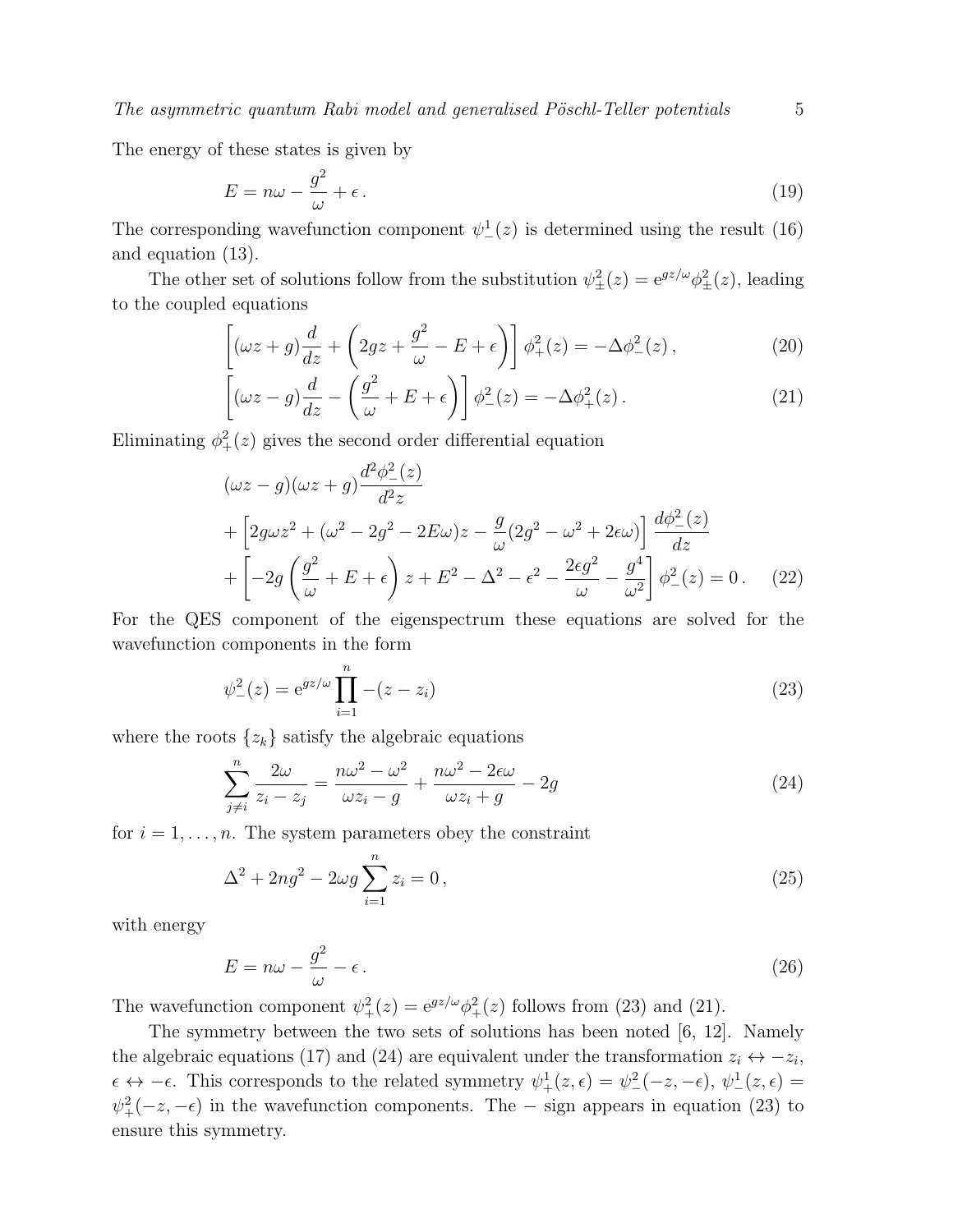#### 2.2. Constraint polynomials

The constraint polynomials  $P_n(x, y)$  for the AQRM were defined in [12] following the work of Kús [25] on the (symmetric) quantum Rabi model. These polynomials were derived in the framework of finite-dimensional irreducible representations of  $\mathfrak{sl}_2$  in the confluent Heun picture of the AQRM [13]. The polynomials  $P_k(x, y)$  of degree k are defined via the three-term recursion relation [12, 13, 14]

$$
P_k(x,y) = [kx + y - k^2 \omega^2 - 2k\epsilon \omega] P_{k-1}(x,y)
$$
  
- k(k-1)(n-k+1)x\omega^2 P\_{k-2}(x,y), (27)

with  $P_0(x, y) = 1$  and  $P_1(x, y) = x+y-\omega^2-2\epsilon\omega$ . The zeros of the constraint polynomials,

$$
P_n((2g)^2, \Delta^2) = 0,\t\t(28)
$$

define the QES, or Juddian solutions of the model, with in this case the energy given by (19). Although the precise connection is not at all obvious, the constraint polynomials are also of the form (18) and (25) in terms of the Bethe ansatz roots  $\{z_k\}$ . We will touch on this point further below.

Having laid out the relevant results for the AQRM we are now ready to make the connection with the Schrödinger equation  $(3)$ .

#### 2.3. Equivalent QES Schrödinger potentials

Beginning with the algebraic equations, comparison of (17) and (18) with (6) and (7) gives

$$
A_{+} = -2g/\omega, \ B_{+} = n + 2\epsilon/\omega, \ C_{+} = n - 1, \ \gamma = 2g/\omega,
$$
 (29)

and

$$
\mathcal{E} = -\Delta^2/\omega^2 - 2n g^2/\omega^2. \tag{30}
$$

Likewise, comparison of  $(24)$  and  $(25)$  with  $(6)$  and  $(7)$  gives

$$
A_{-}=2g/\omega, B_{-}=n-1, C_{-}=n-2\epsilon/\omega, \gamma=2g/\omega,
$$
\n(31)

with  $\mathcal E$  also given by (30). In each case  $M = n$  and we identify  $v_j = -z_j$ .

For each case the corresponding wavefunction  $\psi(x)$  is given by (4) with the Schrödinger potential  $V(x; A, B, C, \gamma)$  given by (5). This establishes the spectral equivalence between the QES sector of the AQRM on the one hand, and a QES hyperbolic Schrödinger potential on the other. For the set of parameters  $(29)$  the Schrödinger potential is

$$
V_{+}(x) = \frac{\epsilon^{2}}{\omega^{2}} + \frac{g^{4}}{\omega^{4}} \sinh^{2} x + \frac{g^{2}}{\omega^{2}} (1 - \cosh x) + \frac{2g^{2} \epsilon}{\omega^{3}} (1 + \cosh x)
$$

$$
- \frac{4n^{2} - 1}{8(\cosh x + 1)} + \frac{(2n + 1 + 4\epsilon/\omega)(2n + 3 + 4\epsilon/\omega)}{8(\cosh x - 1)}.
$$
(32)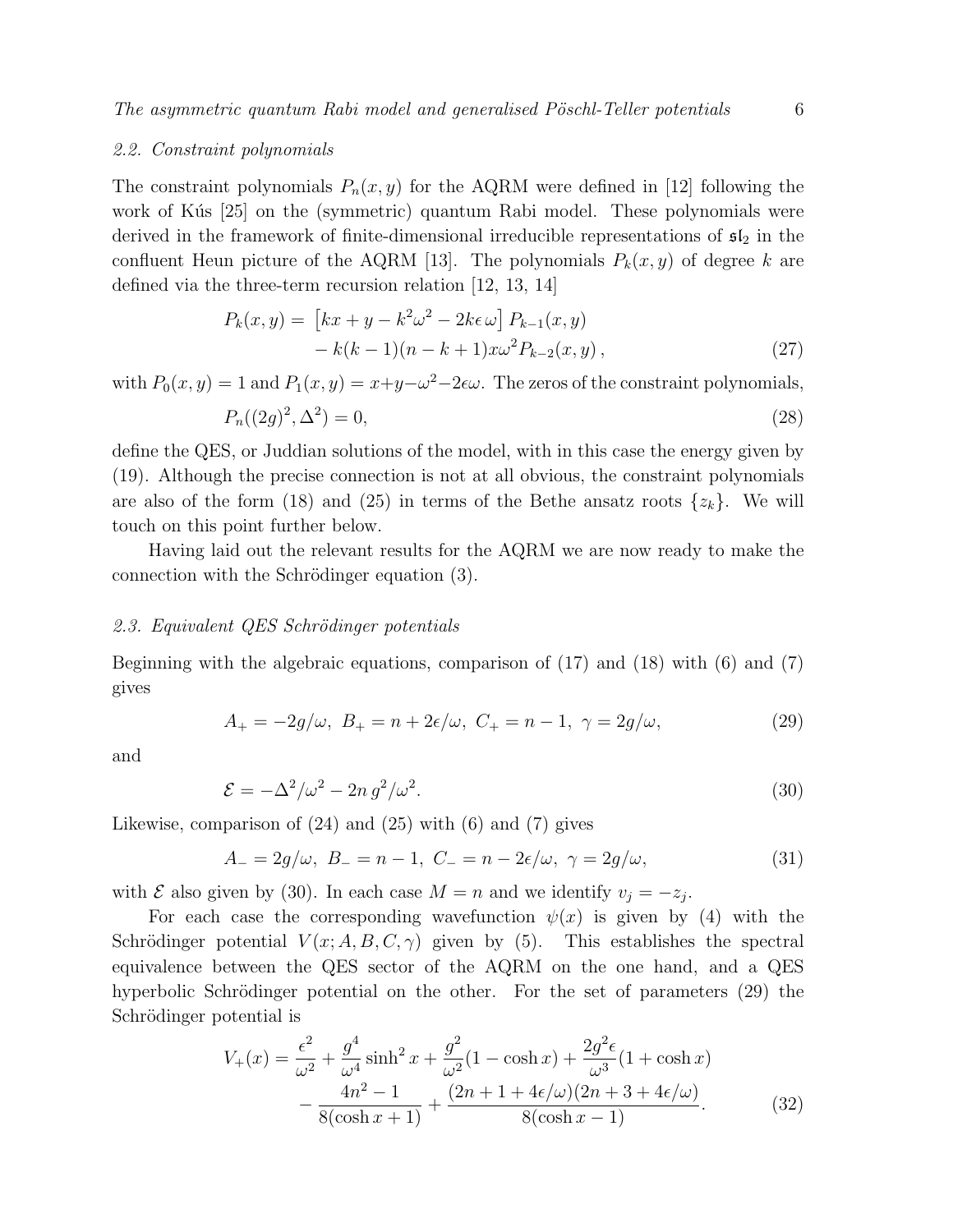The parameters (31) give

$$
V_{-}(x) = \frac{\epsilon^{2}}{\omega^{2}} + \frac{g^{4}}{\omega^{4}} \sinh^{2} x + \frac{g^{2}}{\omega^{2}} (1 + \cosh x) - \frac{2g^{2} \epsilon}{\omega^{3}} (1 - \cosh x) + \frac{4n^{2} - 1}{8(\cosh x - 1)} - \frac{(2n + 1 - 4\epsilon/\omega)(2n + 3 - 4\epsilon/\omega)}{8(\cosh x + 1)}.
$$
 (33)

We will demonstrate that these hyperbolic Schrödinger potentials are in fact generalised QES Pöschl-Teller potentials. Consider first the potential  $(32)$ , which can be rewritten as

$$
V_{+}(x) = \frac{\epsilon^{2}}{\omega^{2}} + \frac{g^{2}}{\omega^{2}} \left( 1 + \frac{2\epsilon}{\omega} \right) - \frac{g^{2}}{\omega^{2}} \left( 1 - \frac{2\epsilon}{\omega} \right) \cosh x + \frac{g^{4}}{\omega^{4}} \sinh^{2} x
$$
  
+  $\frac{1}{4} \left( (2n + 1)^{2} + 8\epsilon/\omega (1 + n + \epsilon/\omega) \right) \operatorname{csch}^{2} x$   
+  $\frac{1}{2} (2n + 1 + 4\epsilon/\omega (1 + n + \epsilon/\omega)) \coth x \operatorname{csch} x.$  (34)

Similarly the potential (33) is

$$
V_{-}(x) = \frac{\epsilon^{2}}{\omega^{2}} + \frac{g^{2}}{\omega^{2}} \left(1 - \frac{2\epsilon}{\omega}\right) + \frac{g^{2}}{\omega^{2}} \left(1 + \frac{2\epsilon}{\omega}\right) \cosh x + \frac{g^{4}}{\omega^{4}} \sinh^{2} x
$$
  
+ 
$$
\frac{1}{4} \left((2n+1)^{2} - 8\epsilon/\omega\left(1 + n - \epsilon/\omega\right)\right) \operatorname{csch}^{2} x
$$

$$
- \frac{1}{2} \left(2n + 1 - 4\epsilon/\omega\left(1 + n - \epsilon/\omega\right)\right) \coth x \operatorname{csch} x.
$$
(35)

The hyperbolic functions appearing in these potentials are precisely those given in equation (5.11) of reference [26], therein corresponding to canonical form IIb (Case 2a). Here the various constant terms and prefactors are essential to the spectral equivalence with the AQRM. In principle the constant terms in  $V_{\pm}(x)$  could be absorbed into the energy (30). We also note that, as pointed out in [26], the exactly-solvable case is when  $g = 0$ , here corresponding to the absence of the light-matter interaction term in the AQRM, as we should expect.

The corresponding wavefunctions are, respectively,

$$
\Psi_{+}(x) = \frac{\exp\left(-\frac{g^{2}}{\omega^{2}}\cosh x\right)}{(\cosh x - 1)^{\frac{1}{4}(2n+1+4\epsilon/\omega)}(\cosh x + 1)^{\frac{1}{4}(2n-1)}} \prod_{j=1}^{n} \left(\frac{g}{\omega}\cosh x + v_{j}\right),\tag{36}
$$

$$
\Psi_{-}(x) = \frac{\exp\left(\frac{g^2}{\omega^2}\cosh x\right)}{(\cosh x - 1)^{\frac{1}{4}(2n-1)}(\cosh x + 1)^{\frac{1}{4}(2n+1-4\epsilon/\omega)}} \prod_{j=1}^{n} \left(\frac{g}{\omega}\cosh x + v_j\right). \tag{37}
$$

As a concrete example, consider  $n = 1$ . The algebraic Bethe ansatz equations (6) reduce to

$$
A_{+} + \frac{B_{+}}{v_1 + \gamma/2} + \frac{C_{+}}{v_1 - \gamma/2} = 0.
$$
\n(38)

For the parameter set (29), the solution is

$$
v_1 = \frac{\omega^2 - 2g^2 + 2\epsilon\omega}{2g\omega}.\tag{39}
$$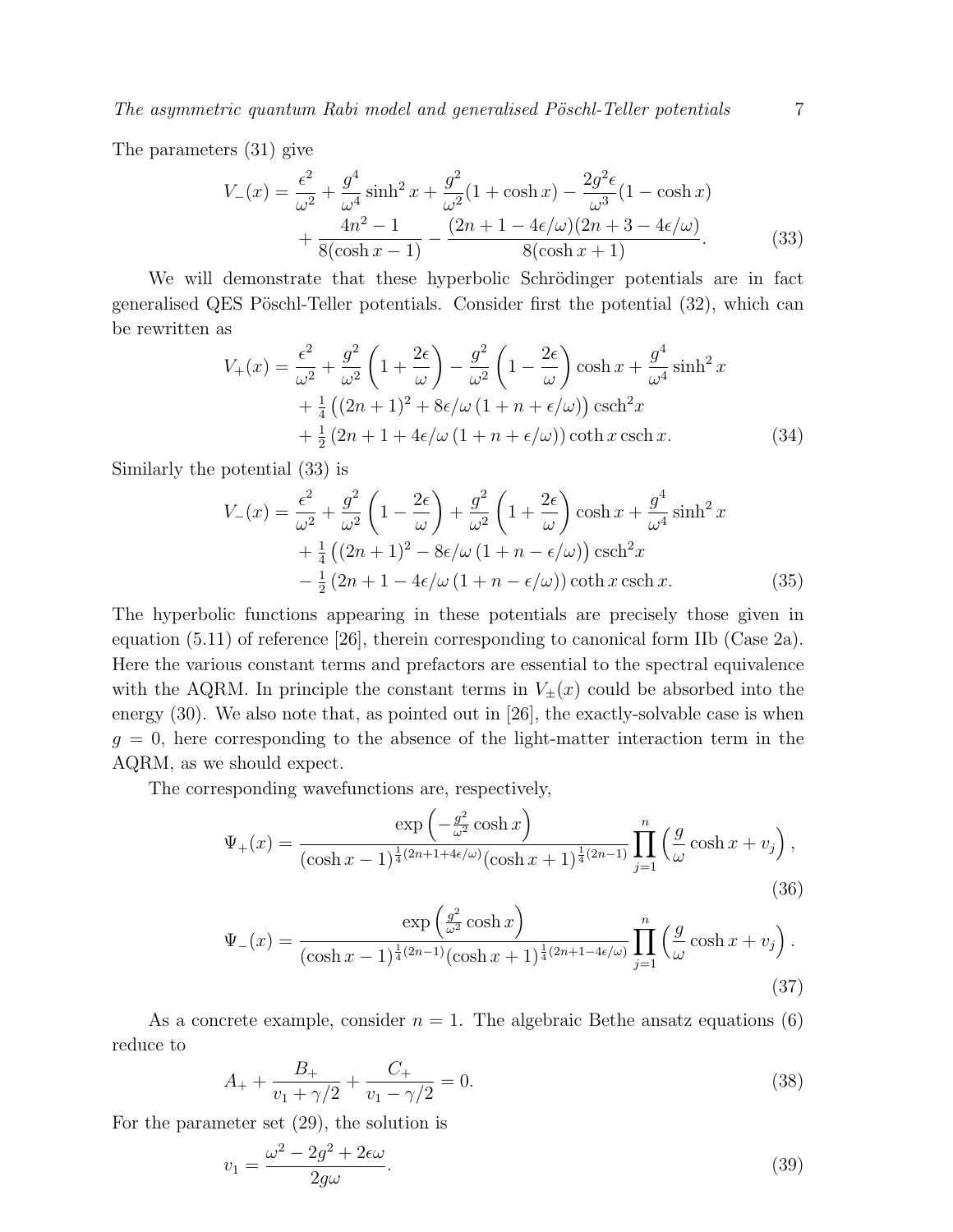The energy follows as

$$
\mathcal{E} = -1 + 2g^2/\omega^2 - 2\epsilon/\omega. \tag{40}
$$

It should be noted that this energy is equivalent to the general result (30) due to the  $n = 1$  constraint relation

$$
\Delta^2 + 4g^2 - \omega^2 - 2\epsilon\omega = 0. \tag{41}
$$

The corresponding results for the wavefunction and potential are

$$
\Psi_{+}(x) = (\cosh x - 1)^{-3/4 - \epsilon/\omega} (\cosh x + 1)^{-1/4} \exp\left(-\frac{g^{2}}{\omega^{2}} \cosh x\right)
$$

$$
\times \left(\frac{g}{\omega} \cosh x + \frac{\omega^{2} - 2g^{2} + 2\epsilon\omega}{2g\omega}\right), \tag{42}
$$

$$
V_{+}(x) = \frac{\epsilon^{2}}{\omega^{2}} + \frac{g^{4}}{\omega^{4}} \sinh^{2} x + \frac{g^{2}}{\omega^{2}} (1 - \cosh x) + \frac{2g^{2} \epsilon}{\omega^{3}} (1 + \cosh x)
$$

$$
- \frac{3}{8(\cosh x + 1)} + \frac{(3 + 4\epsilon/\omega)(5 + 4\epsilon/\omega)}{8(\cosh x - 1)}.
$$
(43)

It can be readily verified that  $\mathcal{E}, \Psi(x)$  and  $V(x)$  satisfy the Schrödinger equation (3).

Similarly the parameter set (31) leads to the solution

$$
v_1 = \frac{2g^2 - \omega^2 + 2\epsilon\omega}{2g\omega}.\tag{44}
$$

and thus the energy

$$
\mathcal{E} = -1 + 2g^2/\omega^2 + 2\epsilon/\omega. \tag{45}
$$

Here the corresponding constraint relation

$$
\Delta^2 + 4g^2 - \omega^2 + 2\epsilon\omega = 0,\tag{46}
$$

ensures  $(30)$  is satisfied. In this case the Schrödinger equation  $(3)$  is satisfied with the wavefunction and potential

$$
\Psi_{-}(x) = (\cosh x - 1)^{-1/4} (\cosh x + 1)^{-3/4 + \epsilon/\omega} \exp\left(\frac{g^2}{\omega^2} \cosh x\right)
$$

$$
\times \left(\frac{g}{\omega} \cosh x + \frac{2g^2 + 2\epsilon\omega - \omega^2}{2g\omega}\right),\tag{47}
$$

$$
V_{-}(x) = \frac{\epsilon^{2}}{\omega^{2}} + \frac{g^{4}}{\omega^{4}} \sinh^{2} x + \frac{g^{2}}{\omega^{2}} (1 + \cosh x) - \frac{2g^{2} \epsilon}{\omega^{3}} (1 - \cosh x) + \frac{3}{8(\cosh x - 1)} - \frac{(3 - 4\epsilon/\omega)(5 - 4\epsilon/\omega)}{8(\cosh x + 1)}.
$$
\n(48)

To illustrate the QES spectral equivalence between the two systems more generally, consider the eigenspectrum of the AQRM shown in Figure 1 as a function of the coupling q at the particular asymmetry value  $\epsilon = 0.3$ . The QES points are indicated as circles. The corresponding energy values of the QES generalised Pöschl-Teller potentials are shown in Figure 2.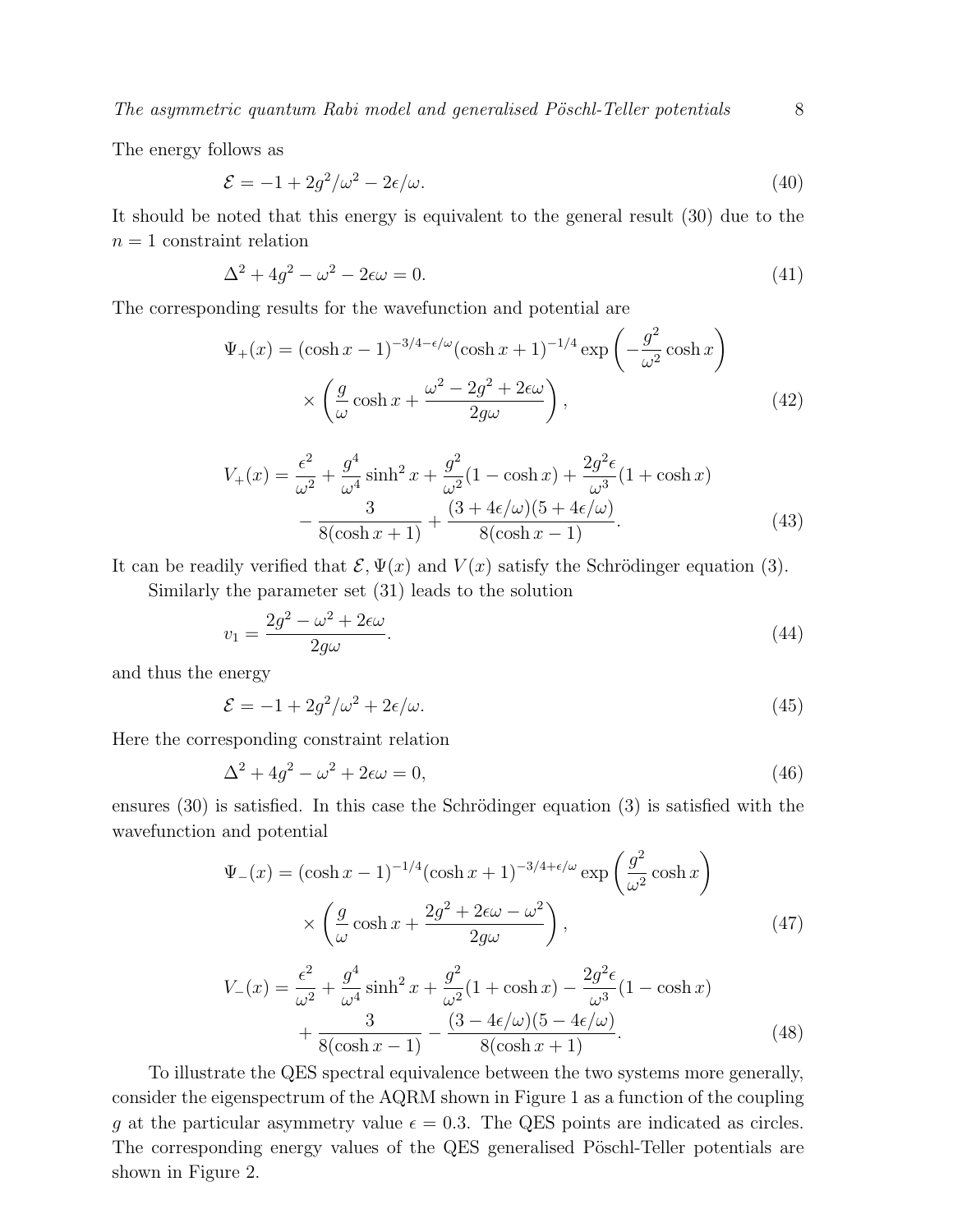

**Figure 1.** Rescaled lowest energy levels  $E + g^2$  in the eigenspectrum of the AQRM (1) as a function of the light-matter coupling g. The parameter values are  $\Delta = 1.2$ ,  $\omega = 1$  and  $\epsilon = 0.3$ . The blue lines are the energy  $E + g^2 = n - \epsilon$  for  $n = 1, 2, 3, 4, 5$ . The red lines are the energy  $E + g^2 = n + \epsilon$  for  $n = 1, 2, 3, 4, 5$ . In each case the circles indicate the QES exceptional points. For the given parameter values there are  $n$  QES points on the red lines and  $n - 1$  QES points on the blue lines. The precise values of g at the QES points can be determined from the roots of the constraint polynomials. As  $\epsilon \to 0$  the QES points become doubly degenerate crossing points. The energy levels have been obtained using Braak's G-function [5].

#### 2.4. QES general form and constraint polynomials

A second order differential equation has a QES sector if it can be written in the form

$$
P(z)\frac{d^2y(z)}{dz^2} + \left[Q(z) - \frac{n-1}{2}P'(z)\right]\frac{dy(z)}{dz} + \left[R - \frac{n}{2}Q'(z) + \frac{n(n-1)}{12}P''(z)\right]y(z) = 0,
$$
\n(49)

where in general  $P(z)$  is a quartic polynomial,  $Q(z)$  is a quadratic polynomial, R is a constant and n is a non-negative integer [26]. Comparing this form with equation  $(15)$ for the  $\phi_1^+(z)$  component, the polynomials are thus

$$
P(z) = \omega^2 z^2 - g^2,\tag{50}
$$

$$
Q(z) = -2g\omega z^2 - \left(n\omega^2 + 2\epsilon\omega\right)z - \frac{g}{\omega}\left(\omega^2 + 2\epsilon\omega - 2g^2\right),\tag{51}
$$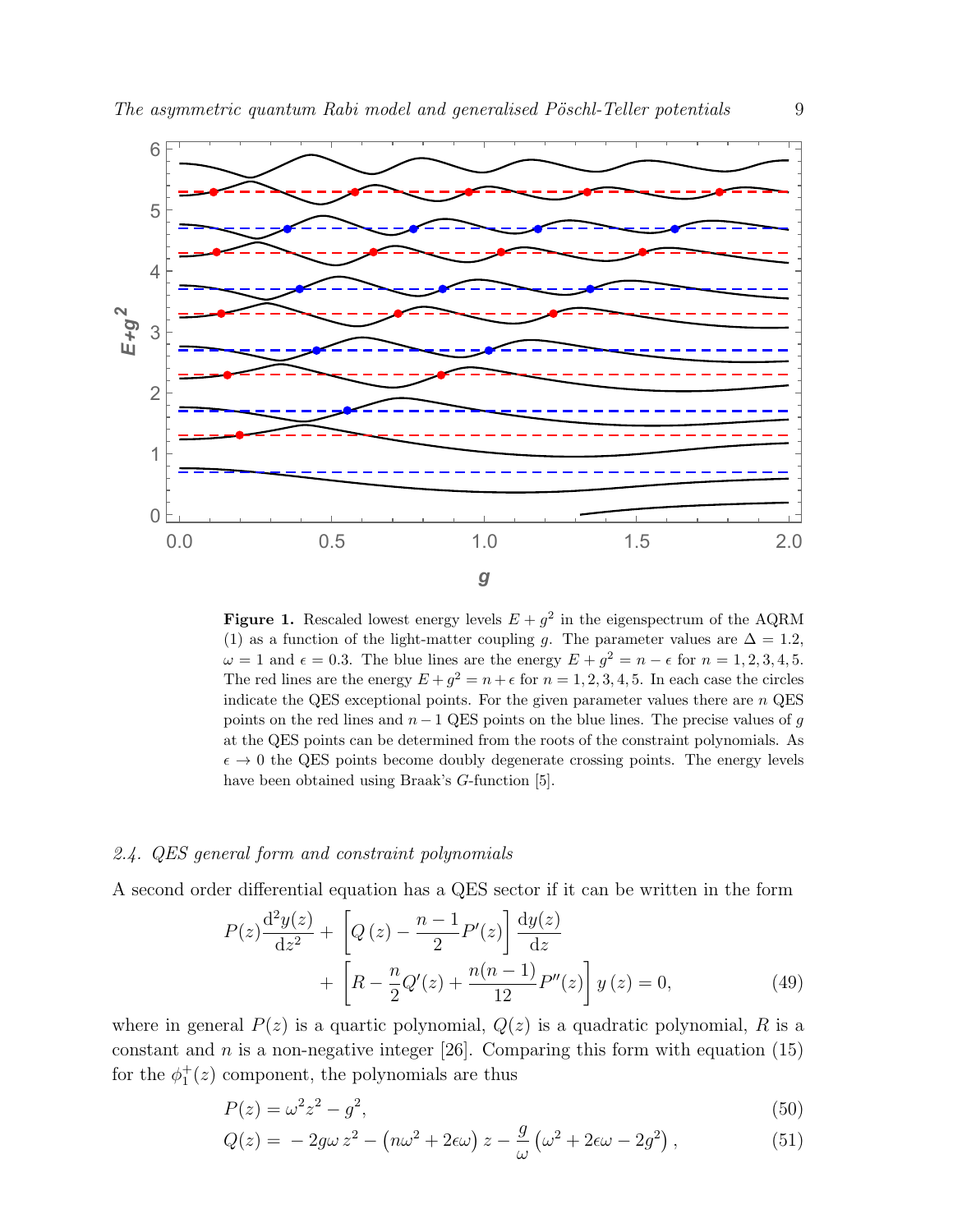

Figure 2. The energy levels  $\mathcal{E}(30)$  of the QES generalised Pöschl-Teller potentials (32) and (33) with parameter values  $\Delta = 1.2$ ,  $\omega = 1$  and  $\epsilon = 0.3$ . Here, from top to bottom,  $n = 1, 2, 3, 4, 5$ . The QES points are indicated by circles. The inset shows a magnification of the indicated region. The QES points are spectral equivalent to the QES points indicated in Figure 1.

$$
R = \frac{1}{3}n^2\omega^2 + \frac{1}{6}n\omega^2 + n\epsilon\omega - 2ng^2 - \Delta^2,
$$
\n(52)

along with the energy relation (19). The algebraic sector has  $n + 1$  eigenfunctions of the form (16), one of which is the  $\Delta = 0$  case with  $z_i = -g/\omega$ , corresponding to the degenerate atomic limit in the Rabi model [12].

The polynomials for  $\phi_2^ _2^-(z)$  satisfying equation (22) are

$$
P(z) = \omega^2 z^2 - g^2,\tag{53}
$$

$$
Q(z) = 2g\omega z^2 - (n\omega^2 - 2\epsilon\omega)z + \frac{g}{\omega}(\omega^2 - 2\epsilon\omega - 2g^2),
$$
\n(54)

$$
R = \frac{1}{3}n^2\omega^2 + \frac{1}{6}n\omega^2 - n\epsilon\omega - 2ng^2 - \Delta^2,
$$
\n(55)

along with the energy relation (26).

Here the particular polynomial  $P(z)$  corresponds to canonical form IIb in the classification of QES spectral problems [26], discussed therein as Case 2a and Case 2b depending on the domain  $z$ . The corresponding change of variables is as given in (68) below. Within the general QES formalism contact can also be made with the three-term recursion relations defining the constraint polynomials [27]. In this way the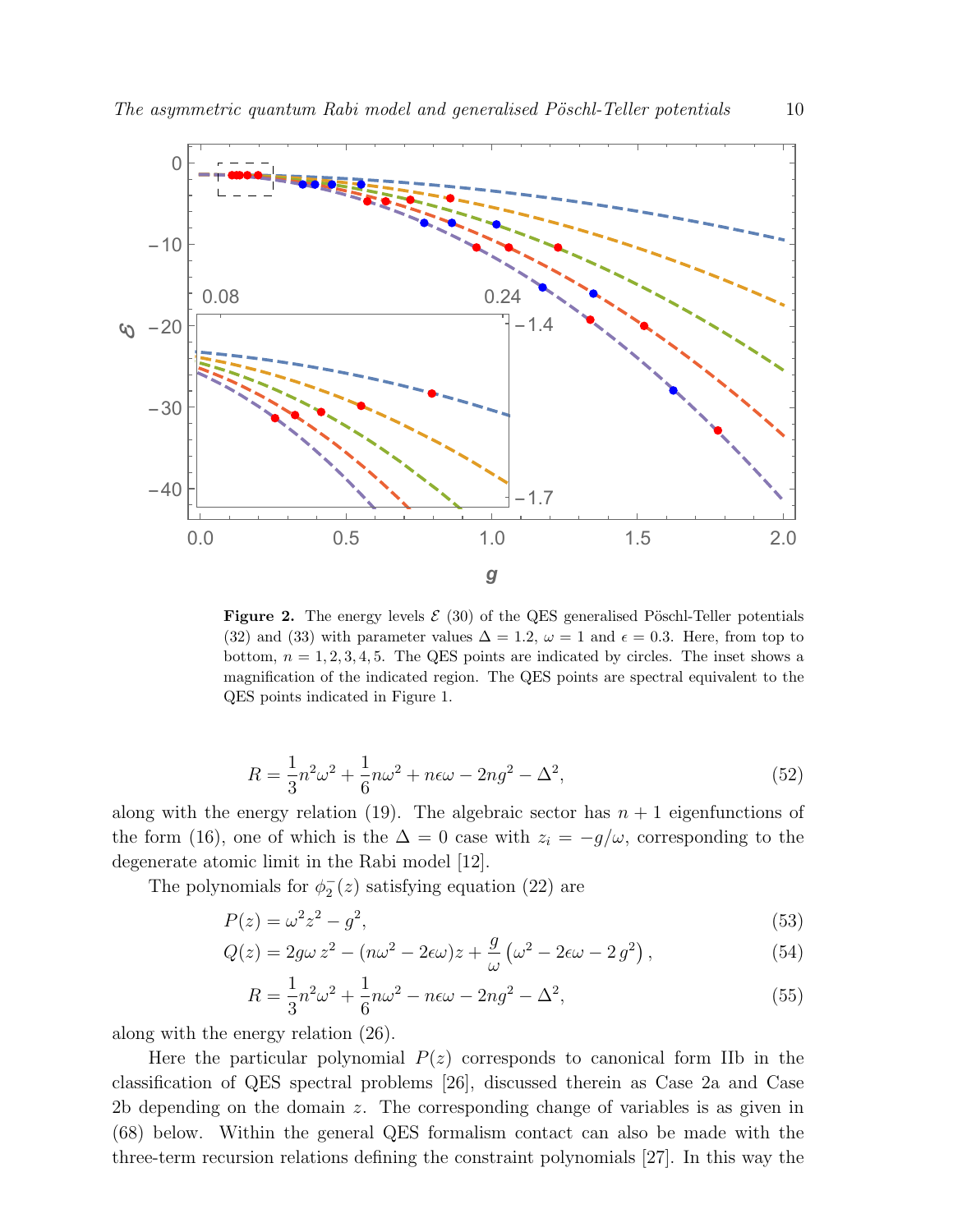known constraint polynomials for the AQRM can be recovered. These same constraint polynomials appear in the solutions involving the generalised Pöschl-Teller potentials.

The polynomials  $P_k(x, y)$  arise from a generating function type of solution to the confluent Heun picture of the AQRM [14]. Relations (16) and (17) arise from assuming a product type of solution

$$
\phi_+^1(z) = \prod_{i=1}^n (z - z_i),\tag{56}
$$

which we insert into  $(15)$  and equate coefficients of powers of z. The coefficient at order  $z^{n+1}$  is zero if E satisfies (19), the constraint (18) is the coefficient of  $z^n$  and the coefficients of lower order powers of  $z$  specify the Bethe ansatz equations (17). If we seek a solution to (15) in the form of a generating function,

$$
\phi_+^1(z) = \sum_{k=0}^{\infty} R_k(n, \epsilon, \omega, \Delta) z^k,
$$
\n(57)

we find a 4-term recursion relation for the coefficients  $R_k$ , and cannot easily deduce  $R_{n+k} = 0$  for  $k = 1, 2, \ldots$ . However, one further variable transformation will allow a direction connection to be made between the approach discussed in §2.1 and the constraint polynomials  $P_n(x, y)$ . Setting E as per equation (19) and applying the variable changes

$$
z = -\frac{g}{\omega} \frac{u+1}{u-1}, \qquad y(u) = \omega(u-1)^{-n} f(u), \tag{58}
$$

to equation (15) gives

$$
u(u - 1)^{2} \omega^{2} \frac{d^{2} f(u)}{du^{2}}
$$
  
+ 
$$
((1 - n)\omega^{2} u^{2} + (2\epsilon\omega + (2n - 1)\omega^{2} - 4g^{2})u - \omega(2\epsilon + n\omega)) \frac{df(u)}{du}
$$
  
- 
$$
\Delta^{2} f(u) = 0.
$$
 (59)

Note that a further variable change maps this equation to the confluent Heun equation of relevance to the AQRM [6, 10, 13]. Here we work with the form (59) because it explicitly includes the special solutions  $\Delta^2 = 0$ , as we note below.

The function

$$
f(u) = \sum_{k=0}^{\infty} Q_k(n, \epsilon, \omega, \Delta) u^k
$$
 (60)

is a solution of (59) provided the coefficients  $Q_k := Q_k(n, \epsilon, \omega, \Delta)$  satisfy the three-term recurrence relation

$$
\omega(k+1)(2\epsilon + n\omega - k\omega)Q_{k+1} \n= -Q_k(\omega^2(2k^2 - 2kn - k) - 2k\epsilon\omega + 4kg^2 + \Delta^2) \n+ Q_{k-1}(1-k)\omega^2(n-k+1),
$$
\n(61)

with initial condition  $Q_{-1} = 0$  and  $Q_0$ . When  $k = n + 1$ 

$$
\omega(n+2)(2\epsilon - \omega) Q_{n+2} = ((2\epsilon \omega - 4g^2 - \omega^2)(n+1) - \Delta^2) Q_{n+1}.
$$
 (62)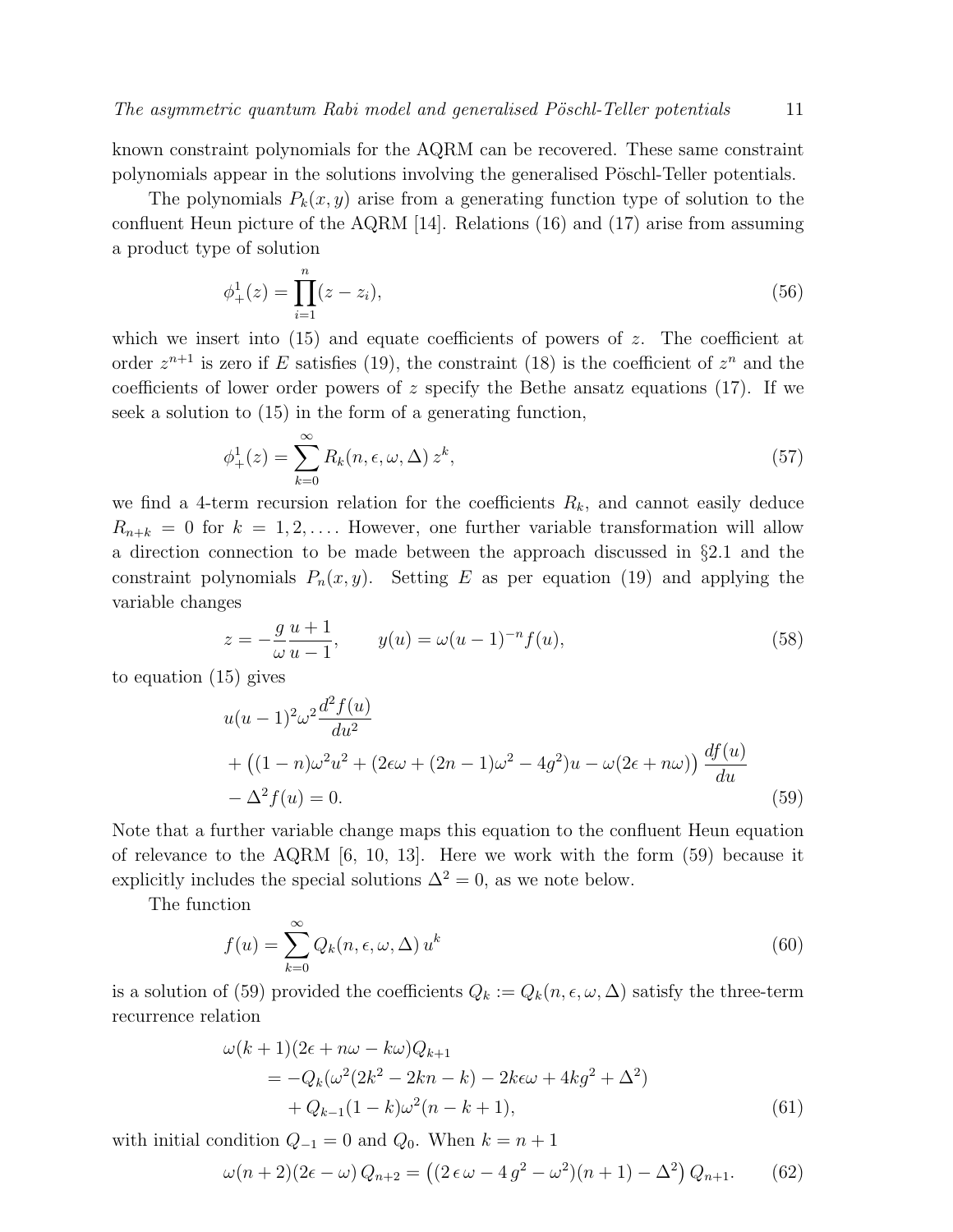The asymmetric quantum Rabi model and generalised Pöschl-Teller potentials  $12$ 

Setting

$$
Q_{n+1}(n, \epsilon, \omega, \Delta) = 0 \tag{63}
$$

leads to  $Q_{n+1+k} = 0$  for  $k = 0, 1, \ldots$  and the series (60) truncates to a polynomial. More explicitly,  $Q_{n+1} = 0$  sets the coefficient of  $u^n$  in (57) to zero when  $f(u)$  takes the form (58), with the coefficients of lower order terms in the expansion defining  $Q_k(n, \epsilon, \omega, \Delta)$ in terms of  $Q_n(n, \epsilon, \omega, \Delta)$ , resulting in the QES solutions  $f(u)$  of the ARQM model.

The connection between  $Q_{n+1}(n, \epsilon, \omega, \Delta)$  and the constraint polynomial  $P_n((2g)^2, \Delta^2)$  is

$$
Q_{n+1}(n, \epsilon, \omega, \Delta) = \frac{(-1)^{n+1} \Delta^2}{\omega^{n+1} 2^{n+1} (n+1)! \prod_{k=0}^n (\epsilon + k\omega/2)} P_n((2g)^2, \Delta^2). \tag{64}
$$

The constraint  $P_n((2g)^2, \Delta^2) = 0$  does not include the degenerate atomic limit solutions of the AQRM that arise when  $\Delta^2 = 0$ . These solutions are built into (63) as can be deduced from the factor  $\Delta^2$  on the right-hand side of (64).

We also note that though the polynomials  $Q_k$  satisfy a 3-term recurrence relation, they are not orthogonal polynomials in the usual sense and are instead said to be weakly orthogonal [27].

The variable transformations (58) can be unravelled to find the relation between the polynomials  $Q_k$  and the Bethe ansatz roots  $\{z_k\}$ . We have

$$
\frac{(-1)^n}{\omega} \prod_{k=1}^n \left[ \left( \frac{g}{\omega} + z_k \right) u + \left( \frac{g}{\omega} - z_k \right) \right] = \sum_{k=0}^n Q_k u^k,
$$
\n(65)

with

$$
Q_0 = \frac{(-1)^n}{\omega^n} \prod_{k=1}^n \left( \frac{g}{\omega} - z_k \right) . \tag{66}
$$

Expanding the left-hand side, the polynomials  $Q_k$  are expressed in terms of the Bethe ansatz roots  $\{z_k\}$  via

$$
Q_k = \frac{(-1)^n}{\omega} S_{n-k} \left( \frac{g - \omega z_1}{g + \omega z_1}, \frac{g - \omega z_2}{g + \omega z_2}, \dots, \frac{g - \omega z_n}{g + \omega z_n} \right) \prod_{k=1}^n \left( \frac{g}{\omega} + z_k \right), \quad (67)
$$

where  $S_j(x_1, \ldots, x_n)$  is the j<sup>th</sup> symmetric polynomial on *n* variables.

This argument can similarly be repeated for the other QES sector of the AQRM by considering the equation satisfied by  $\phi_-^2(z)$ .

#### 2.5. Complete spectral equivalence

So far we have demonstrated the spectral equivalence between the QES energies of the AQRM on the one hand, and hyperbolic Schrödinger potentials on the other. In fact this spectral equivalence is complete. This can be shown by applying the change of variable

$$
z = \frac{g}{\omega} \cosh x \tag{68}
$$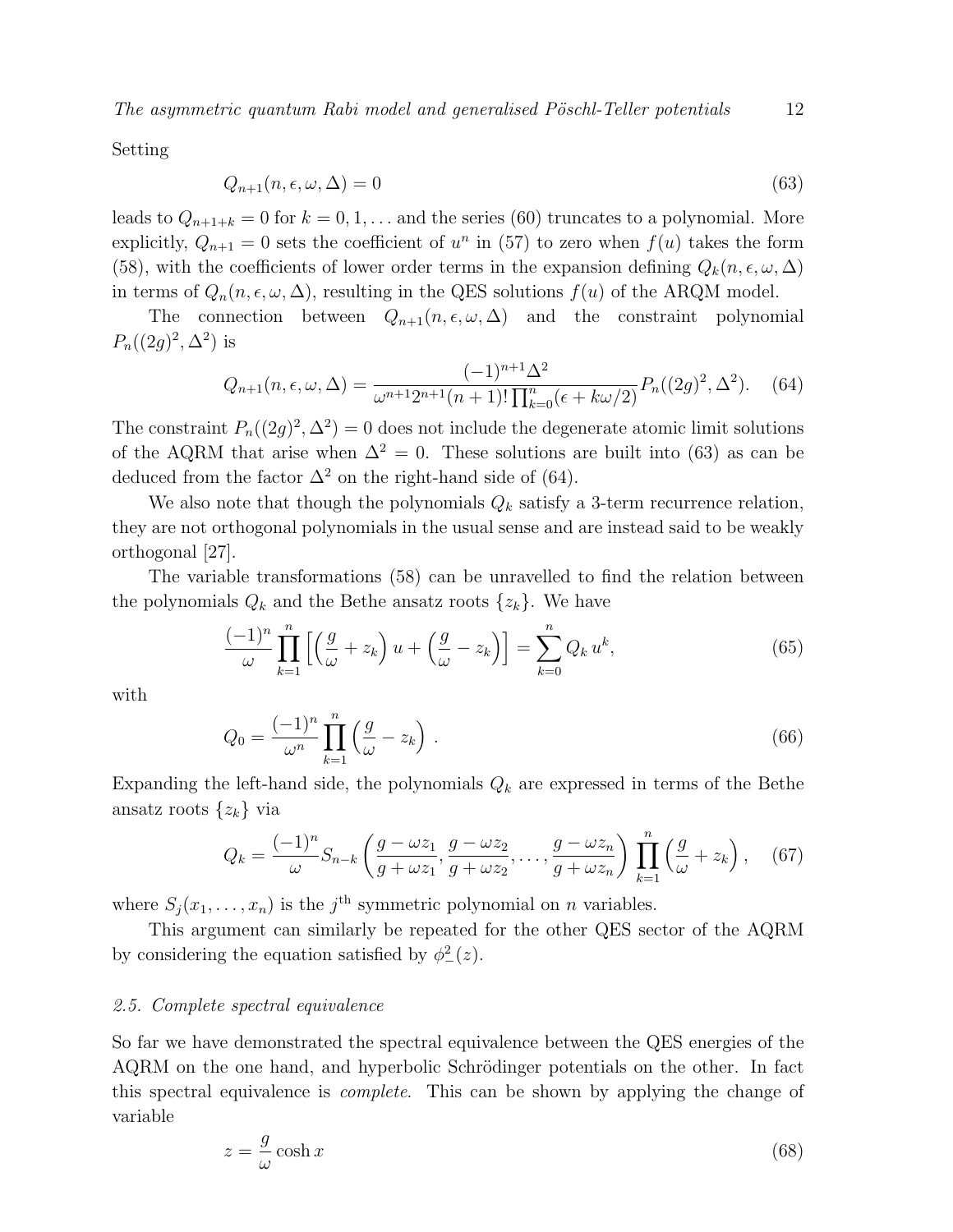in the second order differential equations (15) and (22), along with the transformations

$$
\phi_{+}^{1}(x) = (\cosh x - 1)^{\frac{2E\omega + 2\epsilon\omega + 2g^{2} + \omega^{2}}{4\omega^{2}}} (\cosh x + 1)^{\frac{2E\omega - 2\epsilon\omega + 2g^{2} - \omega^{2}}{4\omega^{2}}}
$$
  
×  $\exp\left(\frac{g^{2}}{\omega^{2}} \cosh x\right) \Psi_{+}(x),$   
\n
$$
\phi_{-}^{2}(x) = (\cosh x - 1)^{\frac{2E\omega + 2\epsilon\omega + 2g^{2} - \omega^{2}}{4\omega^{2}}} (\cosh x + 1)^{\frac{2E\omega - 2\epsilon\omega + 2g^{2} + \omega^{2}}{4\omega^{2}}}
$$
  
\n×  $\exp\left(-\frac{g^{2}}{\omega^{2}} \cosh x\right) \Psi_{-}(x).$  (70)

The differential equations for  $\phi^1_+(x)$  and  $\phi^2_-(x)$  then transform to Schrödinger equations of the form (3), with wavefunctions  $\Psi_{\pm}(x)$  and hyperbolic potentials

$$
V_{+}(x) = \frac{\epsilon^{2}}{\omega^{2}} + \frac{g^{4}}{\omega^{4}} \sinh^{2} x + \frac{g^{2}}{\omega^{2}} (1 - \cosh x) + \frac{2g^{2} \epsilon}{\omega^{3}} (1 + \cosh x)
$$
  
+ 
$$
\frac{(2E\omega + 2\epsilon\omega + 2g^{2} + 3\omega^{2})(2E\omega + 2\epsilon\omega + 2g^{2} + \omega^{2})}{8\omega^{4}(\cosh x - 1)}
$$
  
- 
$$
\frac{(2E\omega - 2\epsilon\omega + 2g^{2} + \omega^{2})(2E\omega - 2\epsilon\omega + 2g^{2} - \omega^{2})}{8\omega^{4}(\cosh x + 1)},
$$
  

$$
V_{-}(x) = \frac{\epsilon^{2}}{\omega^{2}} + \frac{g^{4}}{\omega^{4}} \sinh^{2} x + \frac{g^{2}}{\omega^{2}} (1 + \cosh x) - \frac{2g^{2} \epsilon}{\omega^{3}} (1 - \cosh x)
$$
  
+ 
$$
\frac{(2E\omega + 2\epsilon\omega + 2g^{2} + \omega^{2})(2E\omega + 2\epsilon\omega + 2g^{2} - \omega^{2})}{8\omega^{4}(\cosh x - 1)}
$$
  
- 
$$
\frac{(2E\omega - 2\epsilon\omega + 2g^{2} + 3\omega^{2})(2E\omega - 2\epsilon\omega + 2g^{2} + \omega^{2})}{8\omega^{4}(\cosh x + 1)}.
$$
 (72)

The corresponding energy is given by

$$
\mathcal{E}_{\pm} = -2Eg^2/\omega^3 - 2g^4/\omega^4 - \Delta^2/\omega^2 \pm 2g^2\epsilon/\omega^3.
$$
 (73)

The potentials (74) and (75) can be simplified to some extent. We write them in the form

$$
V_{+}(x) = \frac{\epsilon^{2}}{\omega^{2}} + \frac{g^{2}}{\omega^{2}} \left(1 + \frac{2\epsilon}{\omega}\right) - \frac{g^{2}}{\omega^{2}} \left(1 - \frac{2\epsilon}{\omega}\right) \cosh x + \frac{g^{4}}{\omega^{4}} \sinh^{2} x
$$
  
+  $\left[(E + g^{2}/\omega + \omega/2)^{2} + \epsilon^{2} + \epsilon\omega\right] \operatorname{csch}^{2} x$   
+  $(2\epsilon/\omega + 1)(E\omega + g^{2} + \omega^{2}/2) \coth x \operatorname{csch} x,$  (74)  

$$
V_{-}(x) = \frac{\epsilon^{2}}{\omega^{2}} + \frac{g^{2}}{\omega^{2}} \left(1 - \frac{2\epsilon}{\omega}\right) + \frac{g^{2}}{\omega^{2}} \left(1 + \frac{2\epsilon}{\omega}\right) \cosh x + \frac{g^{4}}{\omega^{4}} \sinh^{2} x
$$
  
+  $\left[(E + g^{2}/\omega + \omega/2)^{2} + \epsilon^{2} - \epsilon\omega\right] \operatorname{csch}^{2} x$   
+  $(2\epsilon/\omega - 1)(E\omega + g^{2} + \omega^{2}/2) \coth x \operatorname{csch} x,$  (75)

It should be noted that the energy  $E$  appearing in these equations is now the regular energy of the AQRM, for the common set of parameter values. This establishes the full spectral equivalence between the two systems. For the QES exceptional values,  $E_{\pm} = n\omega - g^2/\omega \pm \epsilon$ , the above results reduce to those given in §2.3.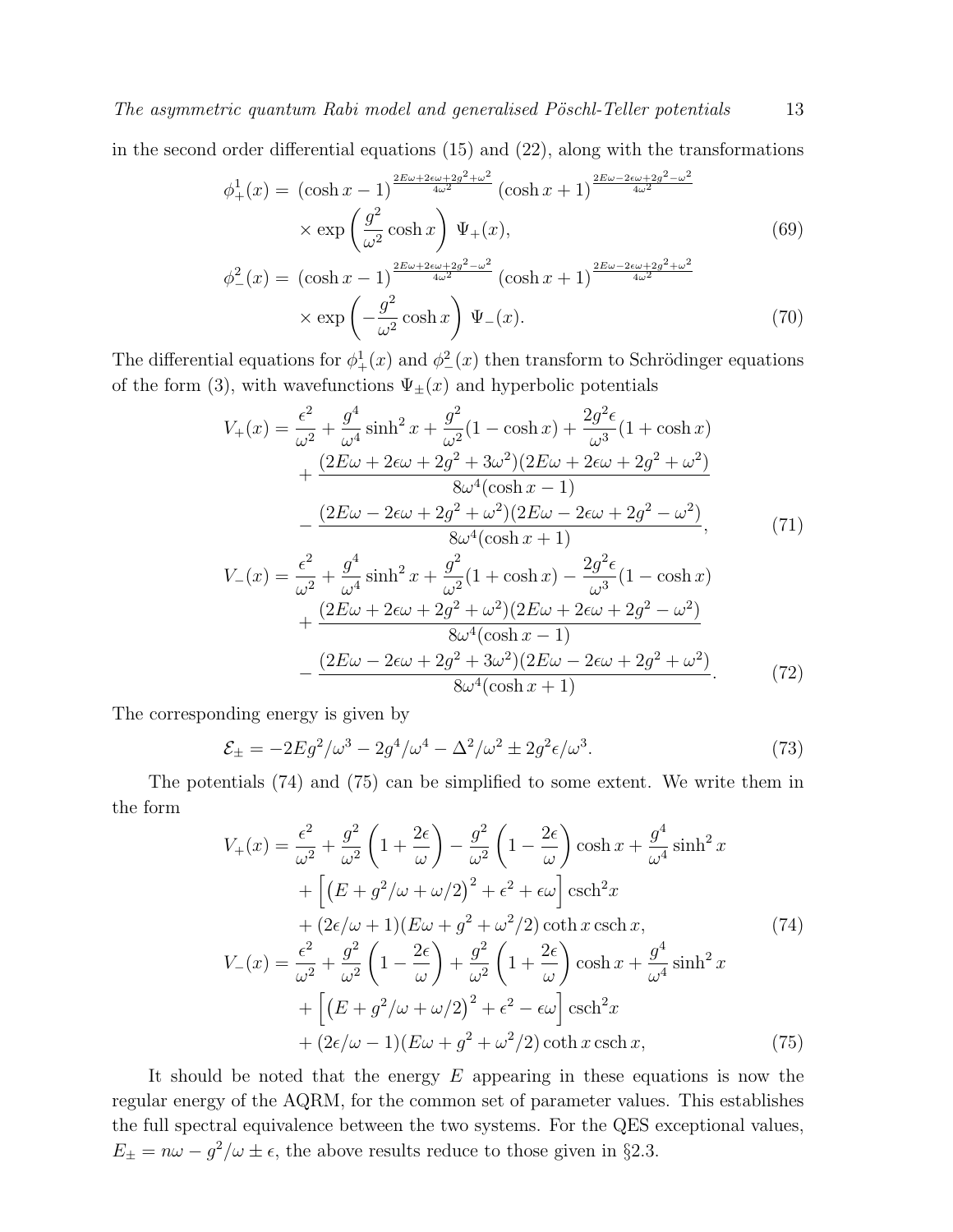

**Figure 3.** Rescaled lowest energy levels  $E + g^2$  in the eigenspectrum of the symmetric quantum Rabi model as a function of the light-matter coupling  $q$ . The parameter values are  $\Delta = 1.2$ ,  $\omega = 1$  and  $\epsilon = 0$ . The *n* crossing points are exactly on the lines  $E + g^2 = n$  for  $n \geq 2$ . The energy levels have been obtained using Braak's G-function [5].

#### 2.6. Symmetric quantum Rabi model

We now illustrate this equivalence further for the special case of the symmetric quantum Rabi model when  $\epsilon = 0$ . The eigenspectrum of the symmetric quantum Rabi model is shown in Figure 3 for a particular set of parameter values. The energy levels  $\mathcal E$  given by  $(73)$  for the generalised Pöschl-Teller potentials  $(74)$  and  $(75)$  are shown in Figure 4 for the same set of parameter values. The analogous crossing points, at which the QES formalism applies, can be clearly observed.

#### 2.7. Connection to previous results for QES potentials

We are now in a position to make contact with previous work connecting the quantum Rabi model to a generalised QES Pöschl-Teller potential [16]. Generalised QES Pöschl-Teller potentials have also been discussed purely within the QES framework [28]. In the latter work, the authors begin with the equation

$$
z(1-z)\frac{d^2 \mathcal{R}_j(z)}{dz^2} + \left[L + \frac{3}{2} + z(B+4j - qA^2 z)\right] \frac{d \mathcal{R}_j(z)}{dz} - (\lambda - 2jqA^2 z)\mathcal{R}_j(z) = 0.
$$
 (76)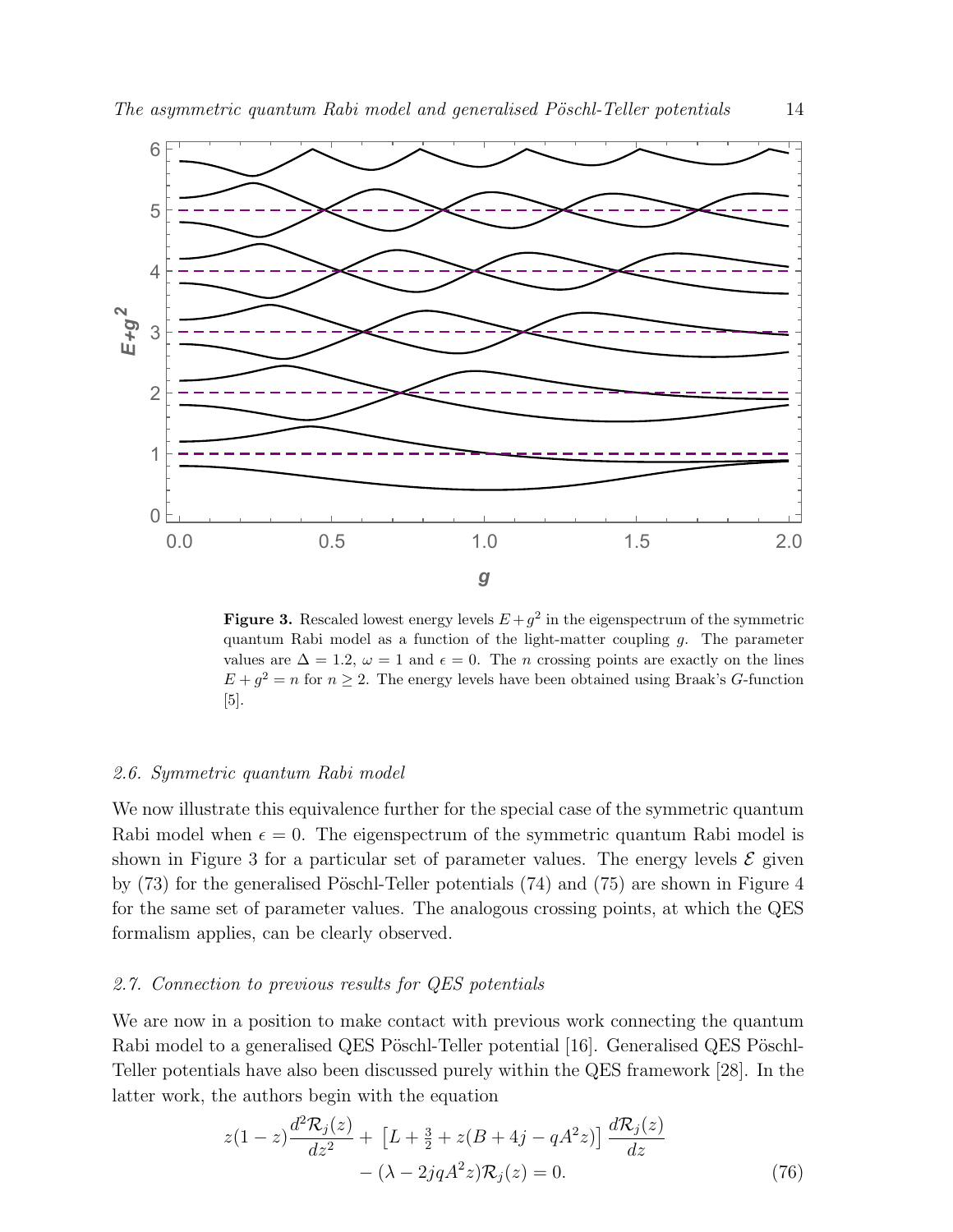

**Figure 4.** The energy levels  $\mathcal{E}(73)$  of the generalised Pöschl-Teller potentials (74) and (75) with parameter values  $\Delta = 1.2$ ,  $\omega = 1$  and  $\epsilon = 0$ . The inset shows a magnification of the indicated region. The crossing points are the QES exceptional points, with the whole energy spectrum corresponding to the energy spectrum of the quantum Rabi model shown in Figure 3.

Here L, q, A and  $\lambda$  are constants with  $2j = 0, 1, 2, \ldots$  First we remark that this equation is precisely equation (15) subject to the change of variables  $z = (g + \omega x)/(2g)$  then multiplying by  $-\omega^2$ . We can make the explicit identification

$$
q = -\frac{4g^2}{A^2 \omega^2},\tag{77}
$$

$$
\lambda = E^2/\omega^2 - 2Eg^2/\omega^3 + 4g^2\epsilon/\omega^4 - 3g^4/\omega^4 - \Delta^2/\omega^2 - \epsilon^2/\omega^2,
$$
 (78)

$$
B = -1 - 4g^2/\omega^2 + 2\epsilon/\omega,\tag{79}
$$

$$
2j = E/\omega + g^2/\omega^2 - \epsilon/\omega,
$$
\n(80)

$$
L = -E/\omega - g^2/\omega^2 - 1/2 + \epsilon/\omega. \tag{81}
$$

A is arbitrary, or equivalently q can be taken to be arbitrary and define A. We note that the generalised QES Pöschl-Teller potentials given in references  $[16]$  and  $[28]$  differ from those derived here, because they are based on different transformations compared to (68). In this sense our approach follows more closely reference [26], obtaining the same form of generalised QES Pöschl-Teller potentials derived therein, but establishing a spectral equivalence beyond the QES sector with the AQRM. In the same way the above identification of variables can be used to extend the QES potentials given in [28],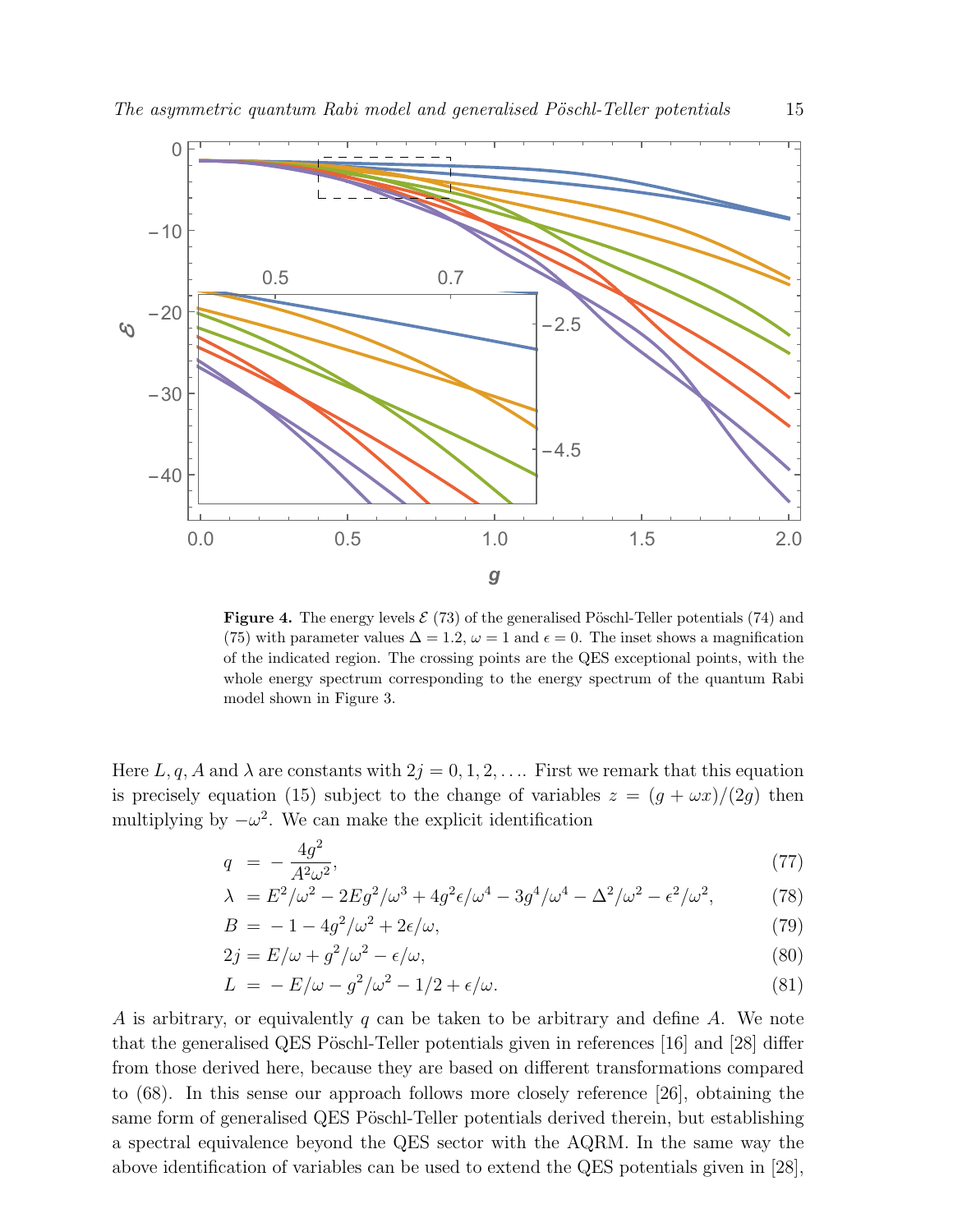which can now also be related to the AQRM.

#### 3. Concluding remarks

Beginning with the Gaudin-like Bethe ansatz equations (17) and (24) associated with the QES exceptional points of the AQRM we established a spectral equivalence with QES hyperbolic Schrödinger potentials on the line, for which similar algebraic Bethe ansatz equations were known  $[21]$ . This involved generalised QES Pöschl-Teller potentials of the type (34) and (35). Both systems share the same set of constraint polynomials defining the QES exceptional points. In this way recent progress on understanding the crossing points in the energy spectrum of the AQRM when  $\epsilon/\omega \in \frac{1}{2}$  $\frac{1}{2}\mathbb{Z}$  [13, 14] also applies to the energy spectrum of the QES Pöschl-Teller potentials. Here we have been able to write the polynomials  $Q_k$  in the form (67) in terms of the Gaudin-like Bethe ansatz roots  $\{z_k\}$ . The QES spectral equivalence was then extended to the complete spectral equivalence between the  $AQRM$  and the generalised Pöschl-Teller potentials (74) and  $(75)$ . The analytic solution of the AQRM thus equally applies to the generalised Pöschl-Teller potentials. Given this equivalence between the two systems, it is not unreasonable to expect that the physics of the generalised Pöschl-Teller potentials, and possibly other Schrödinger potentials, may also be explored in experimental realisations of the quantum Rabi model.§

#### Acknowledgments

CD thanks the Centre for Modern Physics at Chongqing University for hospitality during a visit. MTB gratefully acknowledges support from Chongqing University and the 1000 Talents Program of China. This work is also supported by the Australian Research Council through grant DP170104934.

#### References

- [1] Rabi I I 1936 On the process of space quantization Phys. Rev. 49 324 Rabi I I 1937 Space quantization in a gyrating magnetic field Phys. Rev. 51 652
- [2] Jaynes E T and Cummings F W 1963 Comparison of quantum and semiclassical radiation theories with application to beam maser Proc. IEEE 51, 89
- [3] Braak D, Chen Q-H, Batchelor M T and Solano E 2016 Semi-classical and quantum Rabi models: in celebration of 80 years J. Phys. A 49 300301
- [4] Xie Q-T, Zhong H-H, Batchelor M T and Lee C-H 2017 The quantum Rabi model: solution and dynamics J. Phys. A 50 113001
- [5] Braak D 2011 Integrability of the Rabi model Phys. Rev. Lett. 107 100401 Braak D 2013 A generalized G-function for the quantum Rabi model Ann. Phys. (Berlin) 525 L23
- [6] Zhong H, Xie Q, Guan X-W, Batchelor M T, Gao K and Lee C 2014 Analytical energy spectrum for hybrid mechanical systems J. Phys. A 47 045301

§ It is also of interest to see if there is some connection with tunneling potentials discussed in terms of the oscillator tunneling dynamics of the quantum Rabi model [29]. We thank the referee for this remark.